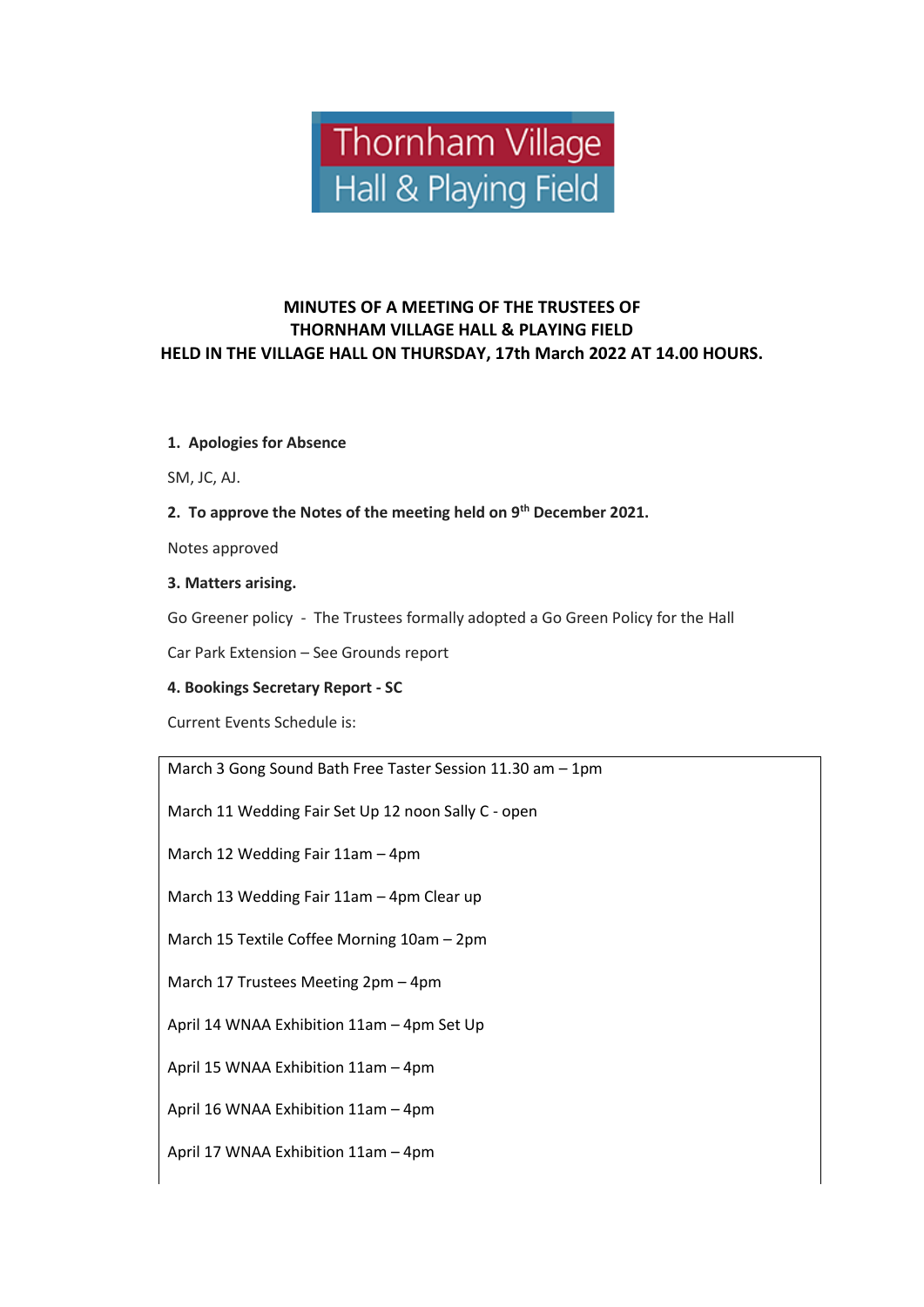April 18 WNAA Exhibition 11am – 4pm Clear Up

April 19 Textile Coffee Morning 10am – 4pm

May 17 Textile Coffee Morning 10am – 4pm

May 29 Antique & Vintage Fair 10am – 4pm

May 28 Trustees Meeting 2pm – 4pm

June 2 - 5 Jubilee Celebrations TBC

June 12 Cycling Event TBC

June 14 Textile Coffee Morning 10am – 2pm

June 23 - 27 Norfolk Creations Artisan Sale 10am – 4pm

July 1 - 3 History Society Exhibition

July 7 Trustees Meeting 2pm – 4pm

July 12 Strawberry Lunch 10am – 4pm

July 19 Textile Coffee Morning 10am – 2pm

July 24 Antique & Vintage Fair 10am – pm

July 29 – 31 Garduno Wedding Set up 3pm

August 3 – 5 Cricket Festival

August 12 - 15 S Buck Art Exhibition

August 19 - 21 Cardy Wedding Set Up 1pm

August 31 Heartbreak Productions Outdoor Theatre Hall & part of field All day

September 8 Trustees Meeting 2pm – 4pm

September 13 Textile Coffee Morning 10am – 2pm

September 15 - 19 Norfolk Creations 10am – 4pm

October 4 Soup & Sandwich 10am – 4pm

October 18 Textile Coffee Morning 10am – 2pm

October 23 Antique & Vintage Fair 10am – 4pm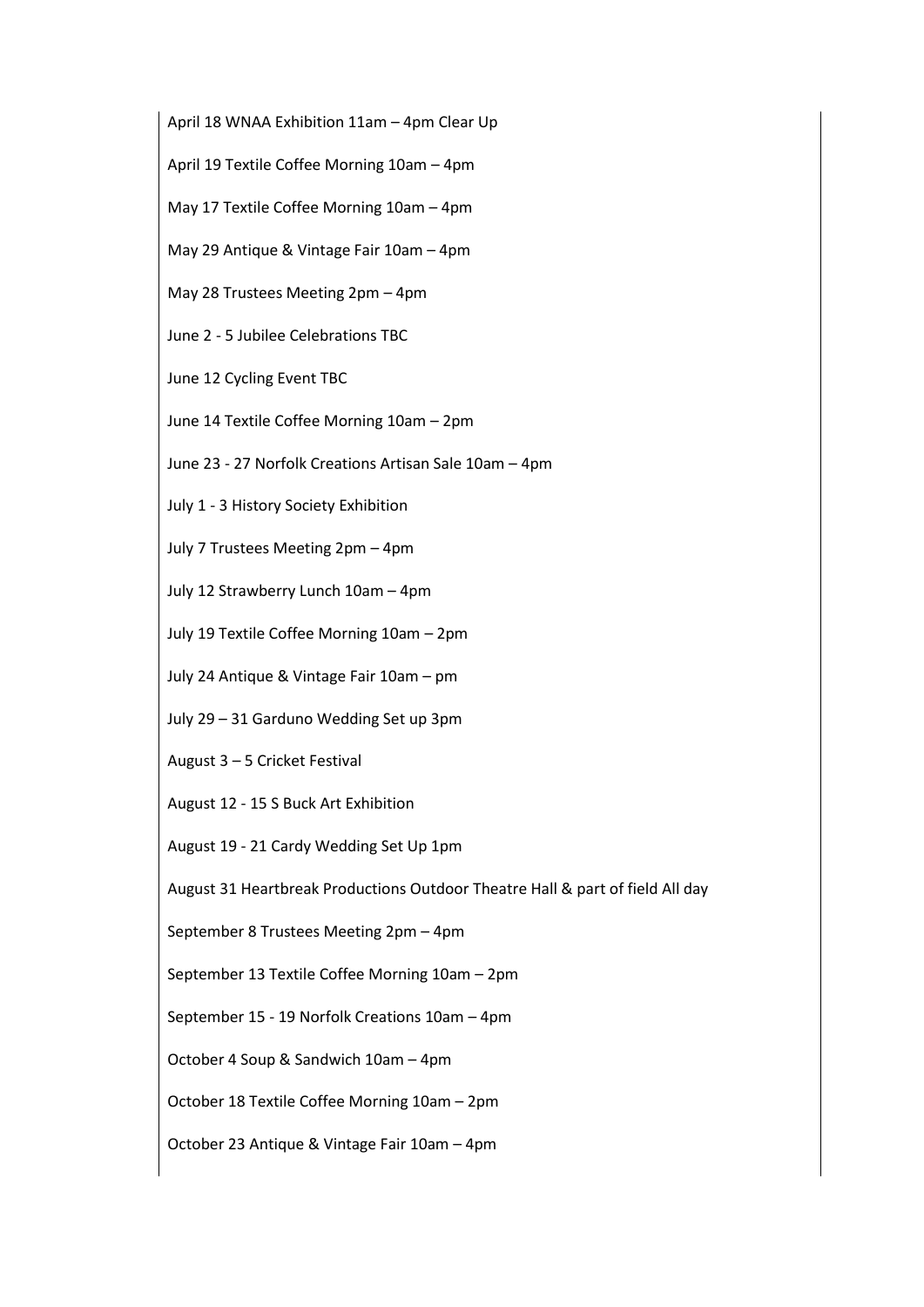October 27 Trustees Meeting 2pm – 4pm October 28 - 30 Wedding Fair 10am – 4pm November 8 Soup & Sandwich 10am – 4pm November 15 Textile Coffee Morning 10am – 4pm December 11 Antique & Vintage Fair 10am – 4pm December 13 Soup & Sandwich 10am – 4pm December 15 Trustees Strategy Meeting

There is a healthy list of bookings for 2022, and a good selection of events across the year. Artisan Sales, art exhibitions, weddings, the welcome return of the Antique and Vintage Fairs, a new event – Chiffins Valuation Day - April, May and June with the possibility of becoming a regular event. The return of Soup and Sandwich and hopefully satellite screenings and the Film Club once the new equipment is installed. The cricket festival is returning 3 – 5 August. Heartbreak Productions are hoping to host a play on the playing field 31 August.

Classes are running well, Yoga, FABS and Zumba are all doing well, Gong Sound Bath sessions are still not attracting people, some people did go along to the free taster day on March 3rd but they didn't go back for the classes.

Currently there are no wedding bookings for 2023 – Tonia and SC are planning to promote on Instagram and Facebook.

The Instagram account continues to be managed by Tonia Acaster and it is gradually building up followers.

If anyone wants to post something on Instagram please go through Tonia and do not try and access it yourself as it messes everything up.

**ACTION** SC to circulate Tonia's email to all Trustees/Hall Committee. Trustees to send any snippets of news directly to Tonia.

Hall maintenance and repair programme issues are addressed in JC's report.

## **5. Car Park – update on income and operational issues. JW/SS**

Income – see Finance report

#### **6. Pavilion Project – Update – SM**

See Grounds Report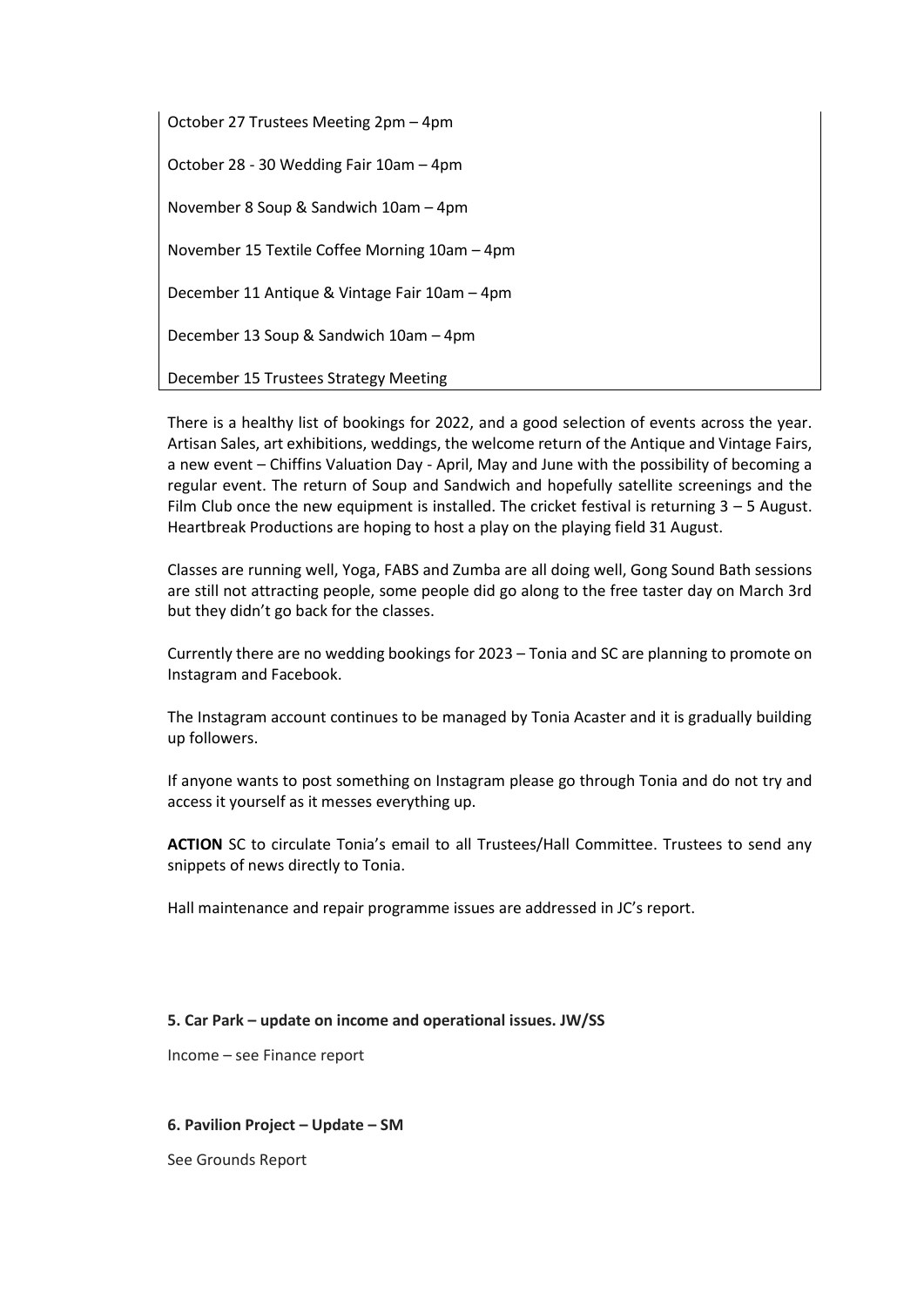## **7.Investment of Funds – to authorise JC to invest £50,000 in COIF Funds**

Trustees formally agreed to instruct Jeremy to make the investment

# **8.West Bottom Field – to authorise SS/JC to negotiate long term lease with TUC for 3 acres of land (PH/IB)**

Sam and Jeremy are authorised to negotiate the lease with TUC.

#### **9. Cinema/Satellite – equipment update – SM**

Report received from SM.

The trustees recommend going with Purple Cat and instruct SM to pursue this, and find a grant if possible.

#### **10. Jubilee Weekend Update – SM/JW**

The agreed Jubilee activities are:

Thursday 2 June – 6pm onwards, event in the hall (hog roast?) and beacon lighting at dusk. There will have to be a formal risk assessment, particularly with respect to the beacon lighting.

Saturday 4 June, people encouraged to watch the cricket and TCC to do a BBQ afterwards.

## **11. Financial Report 2021 – SM**

SM presented the finance report, the highlights were:

- 100 Club always a big earner at the beginning of the year, we have 115 members for 2022. (Wendelien and SM will do the Jan / Feb draws very soon). Emma did a great job on renewals, thank you.
- Car Park income is actually £3766 for the first two months, we are waiting for around £1100 payment from Creative Car Parking re the contactless and app payments, they are usually pretty prompt.
- The Grant income of £9500 is a CIL from KLWNBC for the Gazebo.
- Winter Warmers is for two months, we do have some expenses to go through (c. £950) on WW, but overall, before the Bar we have taken £5150, so a profit of around £3500. The Bar will be another c. £1000, so a great success (and fun evenings!)
- The surplus looks bigger than it should, as we paid for the gazebo in 2021, and the grant is in 2022. However, taking out the grant we still have a surplus for the first two months of £2700.

**In cash terms we have a positive net cash movement of £12,271.**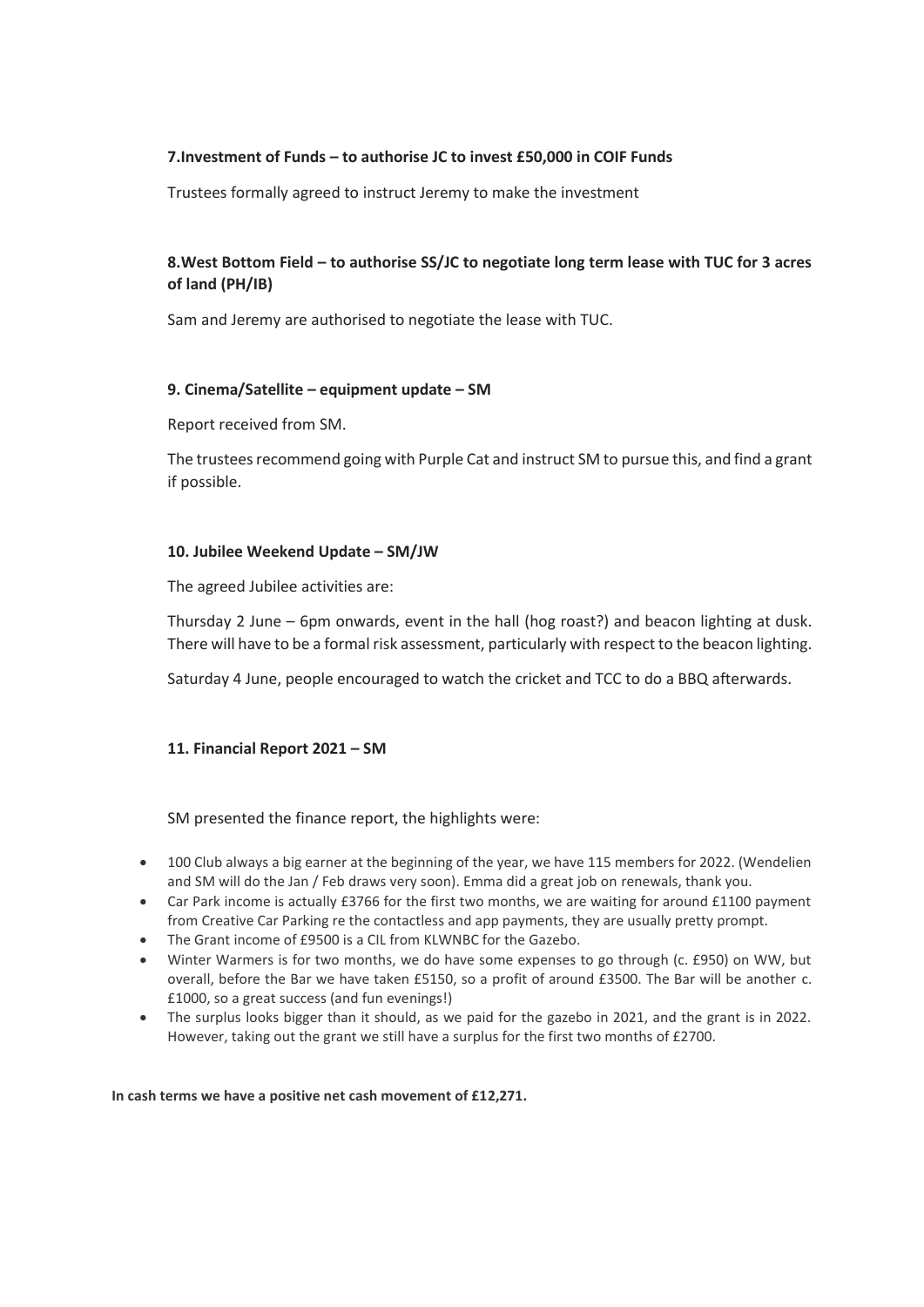#### **Big expenses coming up**

- Solar panels & Battery c. £20K, we do have a grant for 70% of this
- AV equipment (see previous email) no idea whether we will get a grant
- Fence for the car park extension c. £3K
- Tennis Court clean £1500

#### **Accounts**

SM will be working with Kathryn Gigg to get the formal accounts produced.

#### **12. Hall Committee Report – JC**

#### Alarms.

Premcheck have been authorised to monitor the burglar alarm as well as the fire alarm (previously only fire). JC to authorise Premcheck to call out relevant service providers as necessary.

Hall maintenance.

Adrian (very kindly) unblocked the toilet outfalls. He will check before/after each large event.

Total Water Systems have completed the annual maintenance check of the water system and have replaced the damaged man- hole cover over the grey water tank. We were advised that the solution to the persistent problem of lack of water flow to refill the cisterns is to install a pump to the water tank in the loft. TBC.

In January the Committee reviewed many of the Hall facilities to identify deficiencies.

Action points: replace exterior lights, replace (complex) light timing system with simple on/off switches; replace interior light sensors, service GSHP. All completed. Various other faults to door handles, blinds etc. work in progress.

Ground Source Heat Pump (GSHP) faulty. The engineer serviced the system on 11th March and replaced several of the controls and added anti-freeze. He also rectified thermostat faults, settings errors and adjusted the controls for the different spaces (eg: kitchen vs hall). His instructions are that we should not change any of the settings or controls. There is an exterior thermostat so that if it is hot outside the GSHP doesn't come on. The controls on the boiler shouldn't be altered: they do not control the temperature. GSHP to be serviced every two years.

The air conditioner fault was due to an interruption to the power supply. If it recurs, remedy is to turn the power switch off outside then turn it on again. A service to be arranged.

Loft ladder to be replaced. Estimate £1500.

Add new internet portal(s) to meeting room for card readers.

Hall decoration scheduled for Jan 2023.

Environmental investment.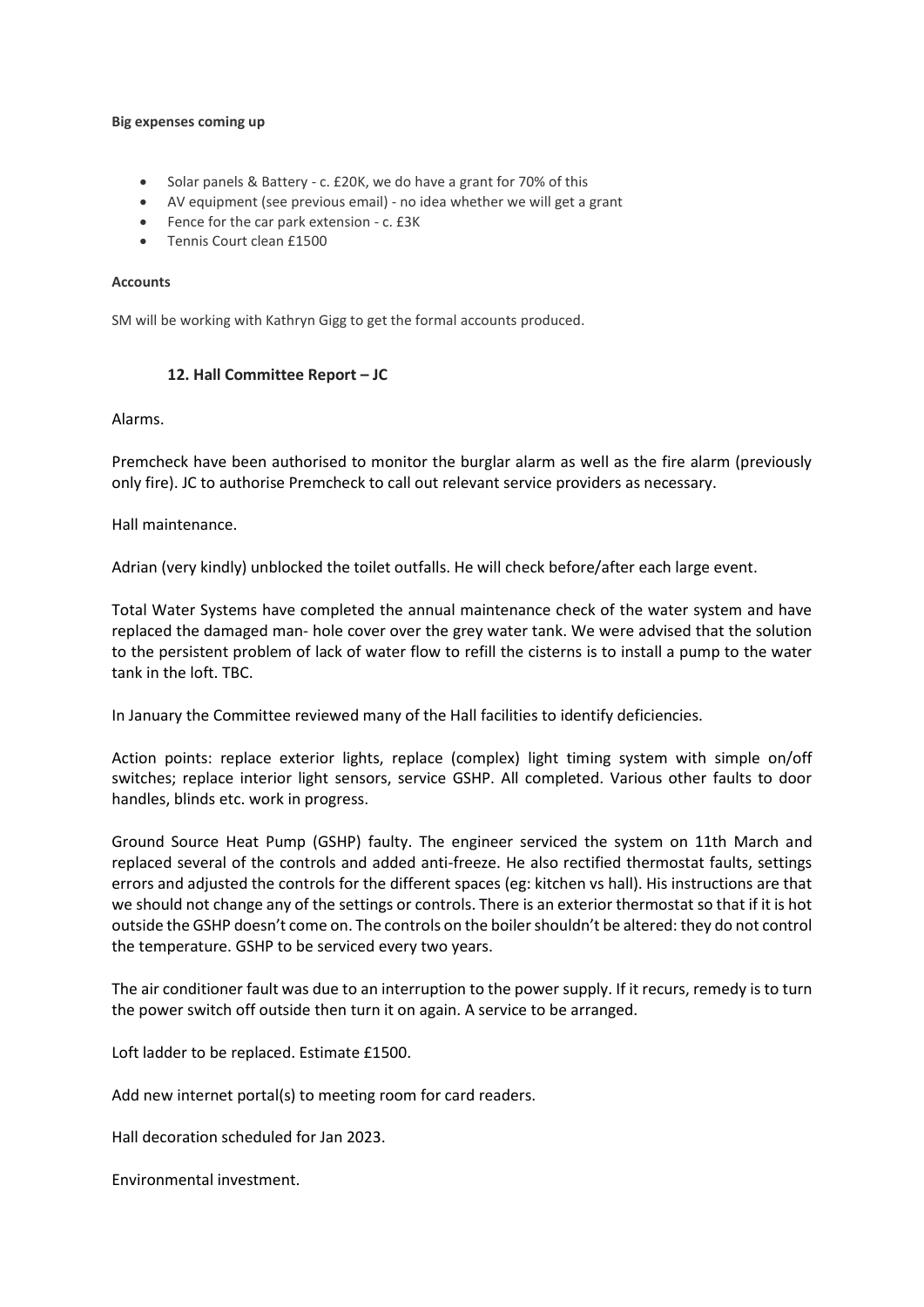We have accepted a quote from Green Home Energy Solutions to supply and install PV panels to be fixed to the west-facing roof of the hall and two new Tesla batteries in addition to one we have.

Total cost is £30,384, of which £18,000 will covered by a grant. Deposit of £7,596 due.

Although our electricity costs are fixed until 2023 and so we are not subject to the immediate electricity cost increases, the economic gain from a greater degree of energy independence is attractive.

Other.

Tony Morris plaque purchased and fixed to lectern

First Aid training session held on 17.1.22

JC doing research on adding EV chargers to TVH car park.

The hiring of a Janitor to ease the load on volunteers in busy times is still being discussed.

## **13. Fund Raising 2022 – Winter Warmer update – SH**

SH is fairly confident of having a full programme for 2022/23 season with possible additions of (eg) tapas evenings etc. SH asked for guidance as to what the Funding Gap would be for 2022. Best guestimate is that, with Car Park income, we should be able to balance the books without any extra large fund raising. Review in September.

## **14. Health & Safety – LW**

David Bracey had given a pretty good H&S report on the Children's Play Area. Only area needing attention is area under rubber matting which has subsided and could be a possible trip hazard. This was reviewed by MW/JW after the meeting and it was agreed that this was minor work which Adrian could handle.

## **15. Grounds Committee report – SM**

## **Pavilion**

This is the main project, the team is waiting for planning consent, which has had to be adjusted to take into account Sport England, ECB and Norfolk Constabulary points. Many thanks to Jason Law for all his help addressing these. The final (hopefully) application went in a week ago and we hope to get consent in the next six weeks.

At that point the Project Team will start revving up on grants and also getting quotes for the work, so we know the scope of the task

# **Cricket**

The first team is now in the first division, which is great news. We will be running three senior teams (two Saturday and a Sunday) as well as a more casual over 40s. We are also looking to start youth and ladies´ teams, this may be a slow process, but we have high hopes.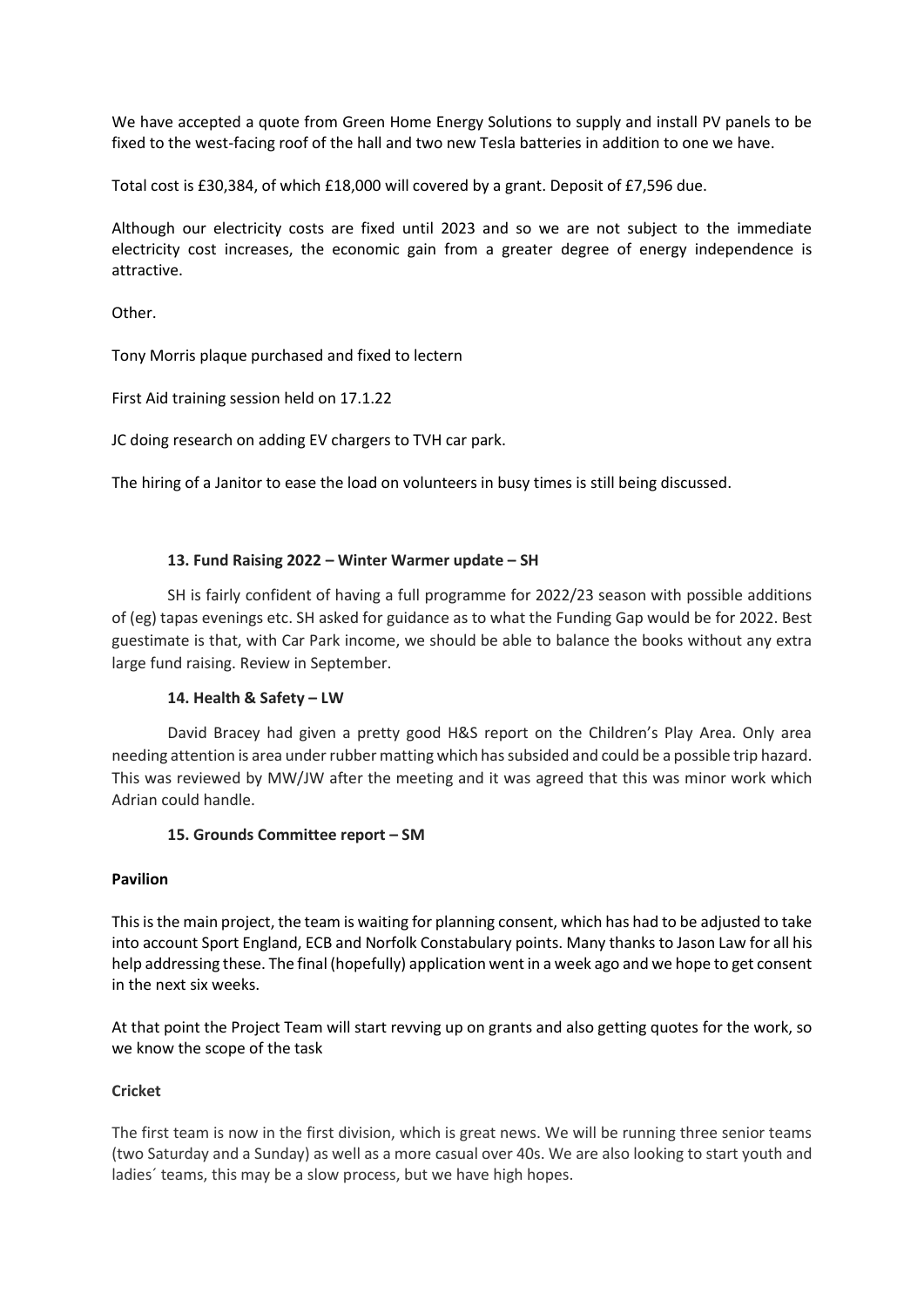After an incident last in the last couple of months, involving social media, TCC has done the following:

- Tightened our social media internal regulations and commitments to ensure full compliance with all safe-guarding and other requirements
- Formed a wider committee that will meet 5 times a year to run the club (SM on the committee)
- Banned one individual for life.

TCC would like the Trustees to consider banning the individual from the whole of the TVHPF grounds. We recognise that this may not be enforceable, but it would send a positive and supportive message. **ACTION: The Trustees agreed unanimously to the Lifetime ban**

## **Tennis**

Winter Rose, Emma and SM met and Winter and Emma between them are taking on much more of the day to day running of the club, which is great and very much appreciated.

Emma will be doing the renewals in August 2022. It has been decided to keep the pricing the same for 2022 and also to continue to keep the court members only.

Winter is arranging a Spring Clean of the court, including moss killing and re-sanding. This is booked for 31 March 2022. Adrian will put up the wind breaks before Easter.

## **Car Park extension.**

Sam, Marcus and SM marked out the new car park extension, to be mainly grass. We are waiting for Kevin Compton to build the fence. We will look into plastic matting to go in the main areas of wear, if appropriate.

## **Football**

SM has been approached by a football team looking for a pitch for next season, but at this stage it has not moved forward. This is perhaps something we should consider as and when we rent some of the TUC field.

#### **Other**

The new fence around the children's and adult's play area, and the gazebo, are all looking good. SM would like to consider either or both of:

- An outdoor gym
- Second table tennis table

The Trustees agreed to let SM know if either or both of these sound appropriate? We may well be able to get grants for these.